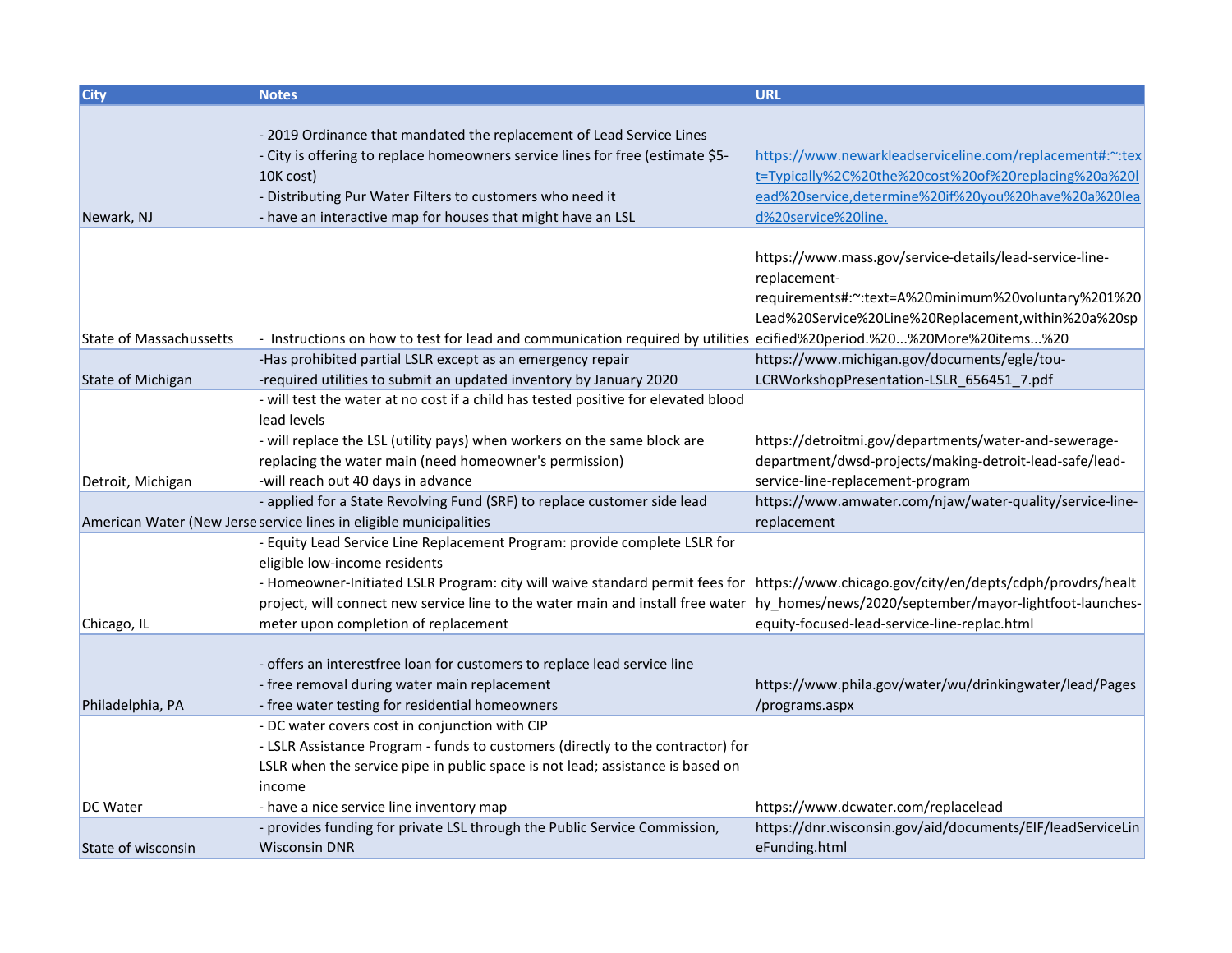| <b>Title</b>                                                                                                             | <b>Notes</b>                                                                                                                                                                                                                                                                                                                                                                                                               | <b>URL</b>                                                                                                                    |
|--------------------------------------------------------------------------------------------------------------------------|----------------------------------------------------------------------------------------------------------------------------------------------------------------------------------------------------------------------------------------------------------------------------------------------------------------------------------------------------------------------------------------------------------------------------|-------------------------------------------------------------------------------------------------------------------------------|
| Lead Pipes and Environmental<br>Justice: A study of lead pipe                                                            |                                                                                                                                                                                                                                                                                                                                                                                                                            | https://www.edf.org/sites/default/files/u429<br>6/LeadPipe EnvironJustice AU%20and%20E                                        |
| replacement in Washington, DC                                                                                            |                                                                                                                                                                                                                                                                                                                                                                                                                            | DF%20Report.pdf                                                                                                               |
| Environmental Defense Fund:<br>Replace Lead Service Lines                                                                | Community and Utility Efforts to - Lists the cities that are working on LSLR<br>programs with links to program webpages                                                                                                                                                                                                                                                                                                    | https://www.edf.org/health/recognizing-<br>community-efforts-replace-Isl#cincinnati                                           |
| NPR: Do you have lead pipes in<br>your home?                                                                             | - an interactive quiz to help homeowners<br>determine if they have a lead pipe in their<br>home                                                                                                                                                                                                                                                                                                                            | https://apps.npr.org/find-lead-pipes-in-your-<br>home/en/#intro                                                               |
| California Water Board: LSLR<br><b>Inventory Status</b>                                                                  | - shows the status and results of the LSLR<br>inventory at the utility service area level                                                                                                                                                                                                                                                                                                                                  | https://gispublic.waterboards.ca.gov/portal/<br>apps/Cascade/index.html?appid=7adcfc6473<br>614ada9c0b9c351362a656            |
| Central Arkansas Water's Lead<br>Service Line Replacement<br>Program: Investigation,<br>Communication,<br>Implementation | - identified all LSLs in the 2016 (installations of<br>LSL's stopped in 1950)<br>- staff verified a 7,900 lines (taking ~30 min<br>per line)<br>- public outreach: created a dedicated email,<br>engaged the board of commissioners,<br>developed an informative brochure, and a<br>customer outreach letter                                                                                                               | https://doi.org/10.1002/awwa.1479                                                                                             |
| National Survey of Lead Service                                                                                          | - estimated to be ~100,000 LSL's in Virgina (as                                                                                                                                                                                                                                                                                                                                                                            | https://doi.org/10.5942/jawwa.2016.108.008                                                                                    |
| Line Occurrence                                                                                                          | of 2013)                                                                                                                                                                                                                                                                                                                                                                                                                   | <u>6</u>                                                                                                                      |
| Using online tools to publicize<br>lead service line locations and<br>promote replacement                                | - compared three different online tools: 1)<br>static map 2) interactive map that shows LSL<br>on both private and public side 3) interactive<br>map that showed LSL only on private side 4)<br>interactive database<br>- The interactive map that showed LSL on<br>both private and public side of property line<br>was the most populat with the static map<br>being the least popular                                   | https://doi.org/10.1002/aws2.1124                                                                                             |
| for Lead Service Line<br>Replacement                                                                                     | - developed the Help Eliminate Lead Pipes<br>(HELP) program, a low-income assistance<br>program (funded by private donations) that<br>helps property owners with income less than<br>the low-income limits of the county with the<br>cost of their private-side LSLR<br>Safety and Affordability Are Vital -created a fund that helps cover the cost of<br>private-side LSLR when performed by a<br><b>GCWW</b> contractor | Safety and Affordability Are Vital for Lead<br>Service Line Replacement - Deshpande - 2020<br>- Opflow - Wiley Online Library |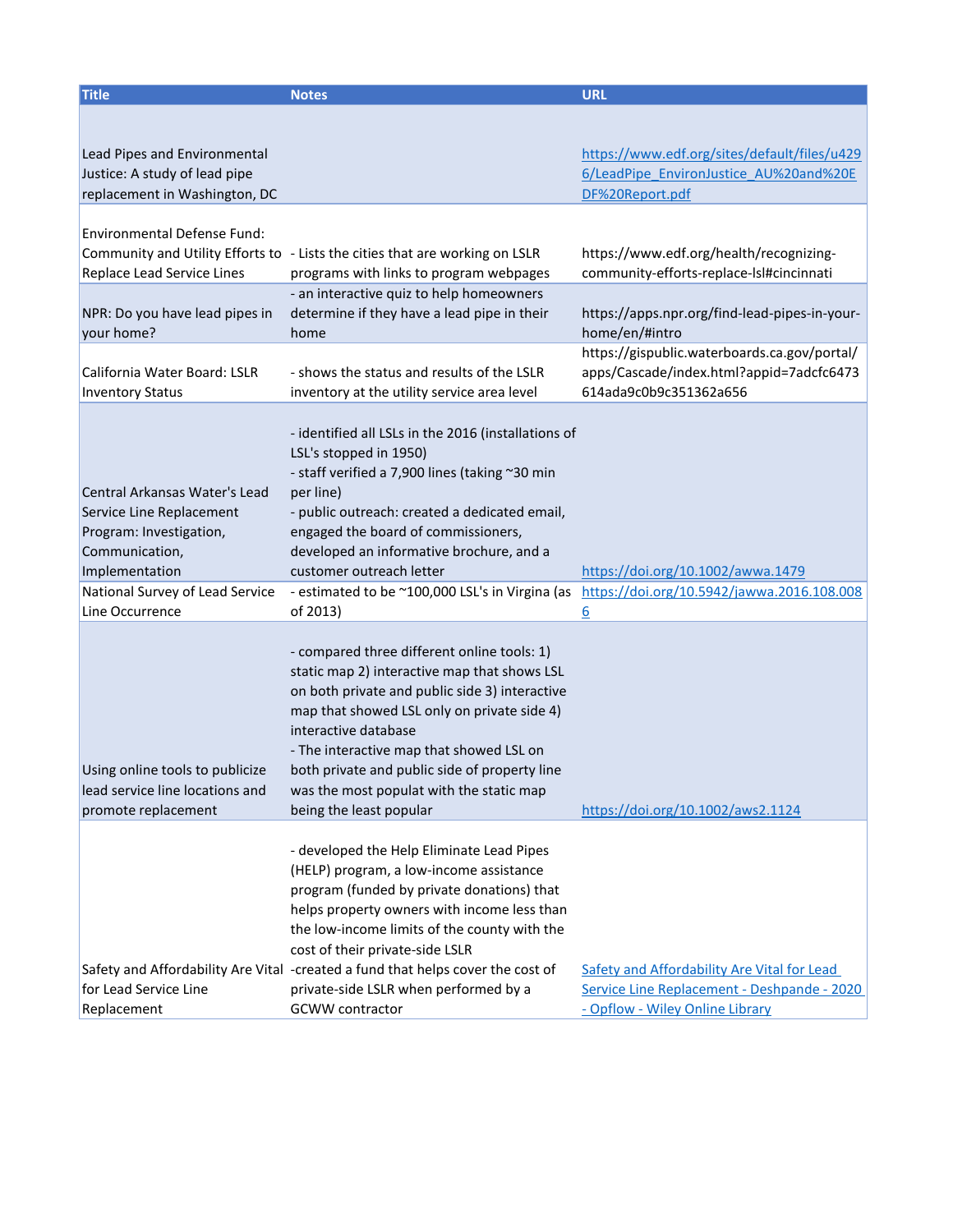| Name                                                                                                                                   | <b>Type</b> | <b>Application</b><br>Due Date                 | <b>Program Eligibility</b>                                                                                                                                                                                                         | Project eligibility                                                                                                                                                                                                                                                                                                                                                                                                    | <b>Amounts</b>                                       | <b>Interest Rate</b>                                                                | Loan Term                                               | <b>Notes</b>                                                                                                                                                        | Contact                                                 | <b>URL</b>                                                                                                            |
|----------------------------------------------------------------------------------------------------------------------------------------|-------------|------------------------------------------------|------------------------------------------------------------------------------------------------------------------------------------------------------------------------------------------------------------------------------------|------------------------------------------------------------------------------------------------------------------------------------------------------------------------------------------------------------------------------------------------------------------------------------------------------------------------------------------------------------------------------------------------------------------------|------------------------------------------------------|-------------------------------------------------------------------------------------|---------------------------------------------------------|---------------------------------------------------------------------------------------------------------------------------------------------------------------------|---------------------------------------------------------|-----------------------------------------------------------------------------------------------------------------------|
| <b>Beazley Foundation Inc</b>                                                                                                          | Grant       | January 1;<br>March 1;<br>June 1;<br>October 1 | Grant applicants must be a non-<br>profit organization that has a<br>discussion<br>with the President of the<br>Foundation or his/her designee<br>prior to submission.;<br>Preference given to cities of<br>southern Hampton Roads | ranging from recreation centers for both adults and<br>children, to housing projects, endowed college<br>scholarships and human needs                                                                                                                                                                                                                                                                                  | varies based on<br>project                           | $\sf NA$                                                                            | <b>NA</b>                                               | <b>NA</b>                                                                                                                                                           |                                                         | http://www.beazleyfoundation.org/ind<br>ex.html                                                                       |
| <b>Business Development</b><br>Corporation: SBA 7(a) Loan<br><b>Guaranty Program and SBA</b><br>504 Debenture Program<br>for Day Cares | Loan        | varies                                         | Day Cares                                                                                                                                                                                                                          | Expansion or renovation, equipment purchase, and<br>leasehold improvements.                                                                                                                                                                                                                                                                                                                                            | $$100,000 -$<br>\$5,000,000                          | Fixed for<br>entire term<br>based on SBA<br>504 rate                                | 10 years<br>(equipment)<br>20-25 years<br>(real estate) |                                                                                                                                                                     |                                                         | https://www.businessdevelopment.org<br>/daycares.html                                                                 |
| <b>HUD Community</b><br><b>Development Block Grant</b>                                                                                 | Grant       |                                                | Chesapeake, Hampton, Newport<br>News, Norfolk, Portsmouth,<br>Suffolk, Virginia Beach                                                                                                                                              | Each activity must meet one of the following national<br>objectives for the program: benefit low- and moderate-<br>income persons, prevention or elimination of slums or<br>blight, or address community development needs<br>having a particular urgency because existing<br>conditions pose a serious and immediate threat to<br>the health or welfare of the community for which<br>other funding is not available. |                                                      |                                                                                     |                                                         | 70% of the funding must be<br>ussed for activities that<br>benefit low and moderate<br>income persons                                                               | Dependent on Locality                                   | https://www.hudexchange.info/progra<br>ms/cdbg-entitlement/cdbg-<br>entitlement-program-eligibility-<br>requirements/ |
| <b>VDOE: Literary Fund</b><br><b>Loan/Grant Programs</b>                                                                               | Loan        |                                                | <b>Public Schools</b>                                                                                                                                                                                                              | Major Plumbing Upgrades, renovation/retrofit work                                                                                                                                                                                                                                                                                                                                                                      | up to \$7.5 million                                  | derived from<br>local<br>composite<br>index of ability<br>to pay;<br>typically 2-4% |                                                         |                                                                                                                                                                     |                                                         | https://www.doe.virginia.gov/support/<br>facility_construction/literary_fund_loa<br>ns/index.shtml                    |
| <b>Virginia Pooled Financing</b><br>Program                                                                                            | Loan        | 43868                                          | <b>Government Borrowers</b>                                                                                                                                                                                                        | Drinking water, waste water, solid waste, and more (see<br>site for full list)                                                                                                                                                                                                                                                                                                                                         | minimum<br>recommended:<br>\$750,000                 | market based                                                                        | up to 30 years                                          | Use VRA credit for interest                                                                                                                                         |                                                         | https://www.virginiaresources.gov/pag<br>e/virginia-pooled-financing-program/                                         |
| <b>USDA Water and Waste</b><br><b>Disposal Direct Loan</b>                                                                             | Loan        | Year Round                                     | assists applicants (<10,000<br>people) who are not otherwise<br>able to obtain commercial<br>credit on reasonable terms                                                                                                            | provides funding for clean and reliable drinking water<br>systems, sanitary sewage disposal, sanitary solid waste<br>disposal, and storm water drainage to households and<br>businesses in eligible rural areas                                                                                                                                                                                                        | based on needs of<br>project                         | fixed interest<br>rate based on<br>need for<br>project and<br>MHI                   | up to 40 years                                          | Eligible for drinking water,<br>wastewater, solid waste, and<br>storm water                                                                                         | Peggy Jordan<br>(757) 346-3158<br>Peggy.jordan@usda.gov | https://www.rd.usda.gov/programs-<br>services/water-waste-disposal-loan-<br>grant-program                             |
| <b>USDA Water and Waste</b><br><b>Disposal Grants</b>                                                                                  | Grant       | year round                                     | assists applicants (<10,000<br>people) who are not otherwise<br>able to obtain commercial<br>credit on reasonable terms                                                                                                            | offered in assistaance to loan to help reduce user costs to<br>a reasonable level                                                                                                                                                                                                                                                                                                                                      | up to 20% of loan<br>amount                          |                                                                                     |                                                         | Eligible for drinking water,<br>wastewater, solid waste, and<br>storm water                                                                                         | Peggy Jordan<br>(757) 346-3158<br>Peggy.jordan@usda.gov | https://www.rd.usda.gov/programs-<br>services/water-waste-disposal-loan-<br>grant-program                             |
| <b>USDA Water and Waste</b><br><b>Disposal Predevelopment</b><br>Grants                                                                | Grant       | Year Round                                     | Eligibility: population <10,000;<br>and have a MHI < 80% state<br>MHI for non-metropolitan areas                                                                                                                                   | assists low income communities with initial planning and<br>development of applications for Water and Waste<br>Disposal Direct Loan                                                                                                                                                                                                                                                                                    | Max \$30,000 or<br>75% of<br>predevelopment<br>Costs |                                                                                     |                                                         | At least 25% of project costs<br>must come from applicant or<br>third party sources; Eligible<br>for drinking water,<br>wastewater, solid waste, and<br>storm water | Peggy Jordan<br>(757) 346-3158<br>Peggy.jordan@usda.gov | https://www.rd.usda.gov/programs-<br>services/water-waste-disposal-<br>predevelopment-planning-grants                 |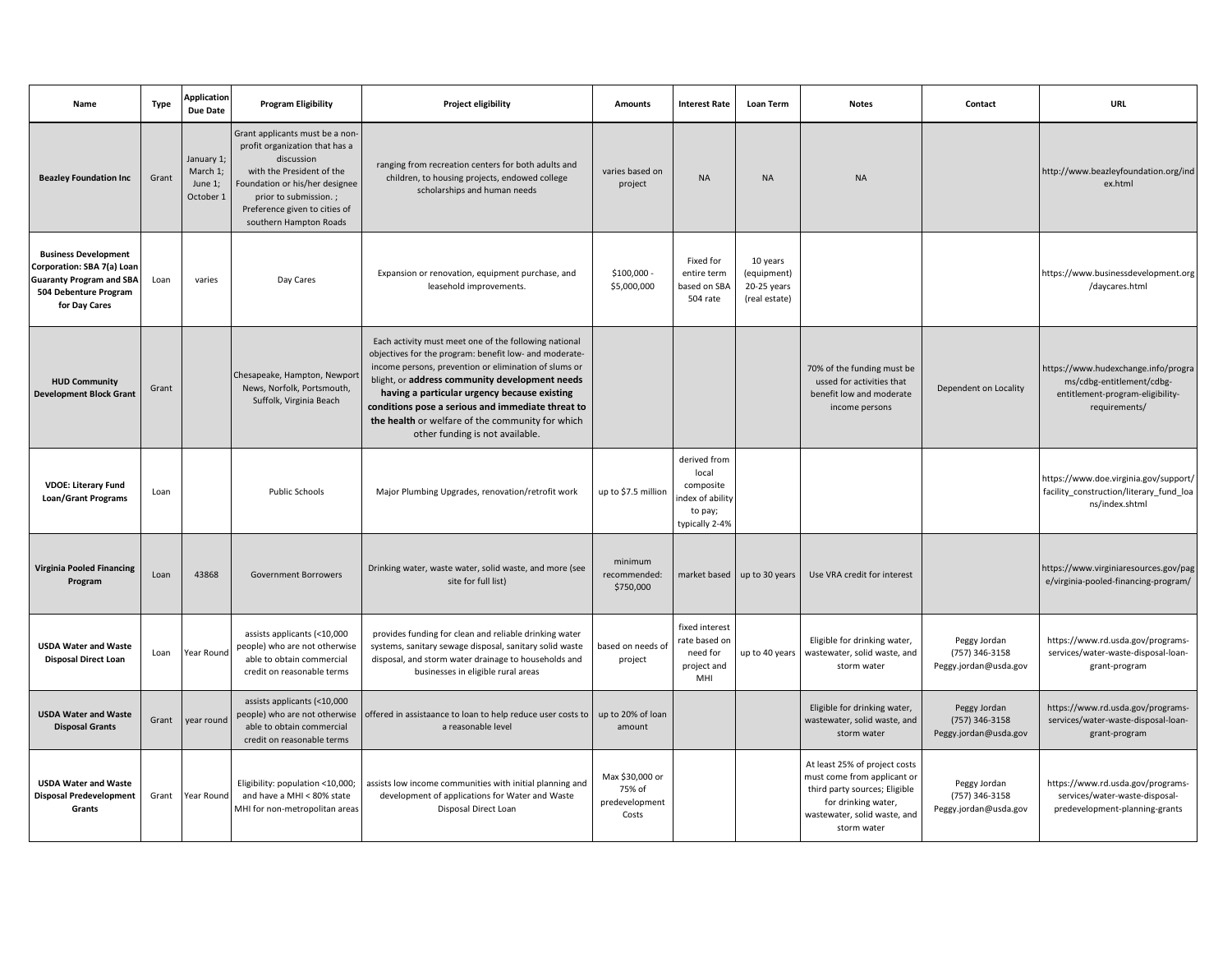| Name                                                                                                                 | <b>Type</b> | <b>Application</b><br>Due Date | <b>Program Eligibility</b>                                                                      | Project eligibility                                                                                                                                                                                                                      | <b>Amounts</b>                    | <b>Interest Rate</b> | <b>Loan Term</b> | <b>Notes</b>                                 | Contact                                                 | URL                                                                                                                         |
|----------------------------------------------------------------------------------------------------------------------|-------------|--------------------------------|-------------------------------------------------------------------------------------------------|------------------------------------------------------------------------------------------------------------------------------------------------------------------------------------------------------------------------------------------|-----------------------------------|----------------------|------------------|----------------------------------------------|---------------------------------------------------------|-----------------------------------------------------------------------------------------------------------------------------|
| <b>USDA Special Evaluation</b><br><b>Assistance for Rural</b><br><b>Communities and</b><br><b>Household (SEARCH)</b> | Grant       | Year Round                     | localities with population<br>$<$ 2.500 and MHI $<$ 80% state<br>MHI for non-metropolitan areas | assists with predevelopment feasibility studies, design and based on available<br>technical assistance on proposed water and waste<br>disposal projects                                                                                  | funds and project<br>needs        |                      |                  |                                              | Peggy Jordan<br>(757) 346-3158<br>Peggy.jordan@usda.gov | https://www.rd.usda.gov/programs-<br>services/search-special-evaluation-<br>assistance-rural-communities-and-<br>households |
| <b>USDA Special Evaluation</b><br><b>Assistance for Rural</b><br><b>Communities and</b><br>Household (SEARCH)        | Grant       | Year Round                     | localities with population<br><2,500 and MHI < 80% state<br>MHI for non-metropolitan areas      | assists with predevelopment feasibility studies, design and based on available<br>technical assistance on proposed water and waste<br>disposal projects                                                                                  | funds and project<br>needs        |                      |                  |                                              | Peggy Jordan<br>(757) 346-3158<br>Peggy.jordan@usda.gov | https://www.rd.usda.gov/programs-<br>services/search-special-evaluation-<br>assistance-rural-communities-and-<br>households |
| <b>VDH: Lead Elimination</b><br><b>Assitance Program</b>                                                             |             | Grants 4/1/2021                |                                                                                                 | for each service line replaced on the homeowner's side of grant funds (of<br>the meter. The LSL includes pipe entry into the structure which up to \$500<br>(up to shut off valve) but excludes the premise plumbing. may be eligible as | up to \$5,000 as<br>an admin fee) |                      |                  | Still preparing the application<br>materials |                                                         | https://www.vdh.virginia.gov/drinking-<br>water/fcap/leap/                                                                  |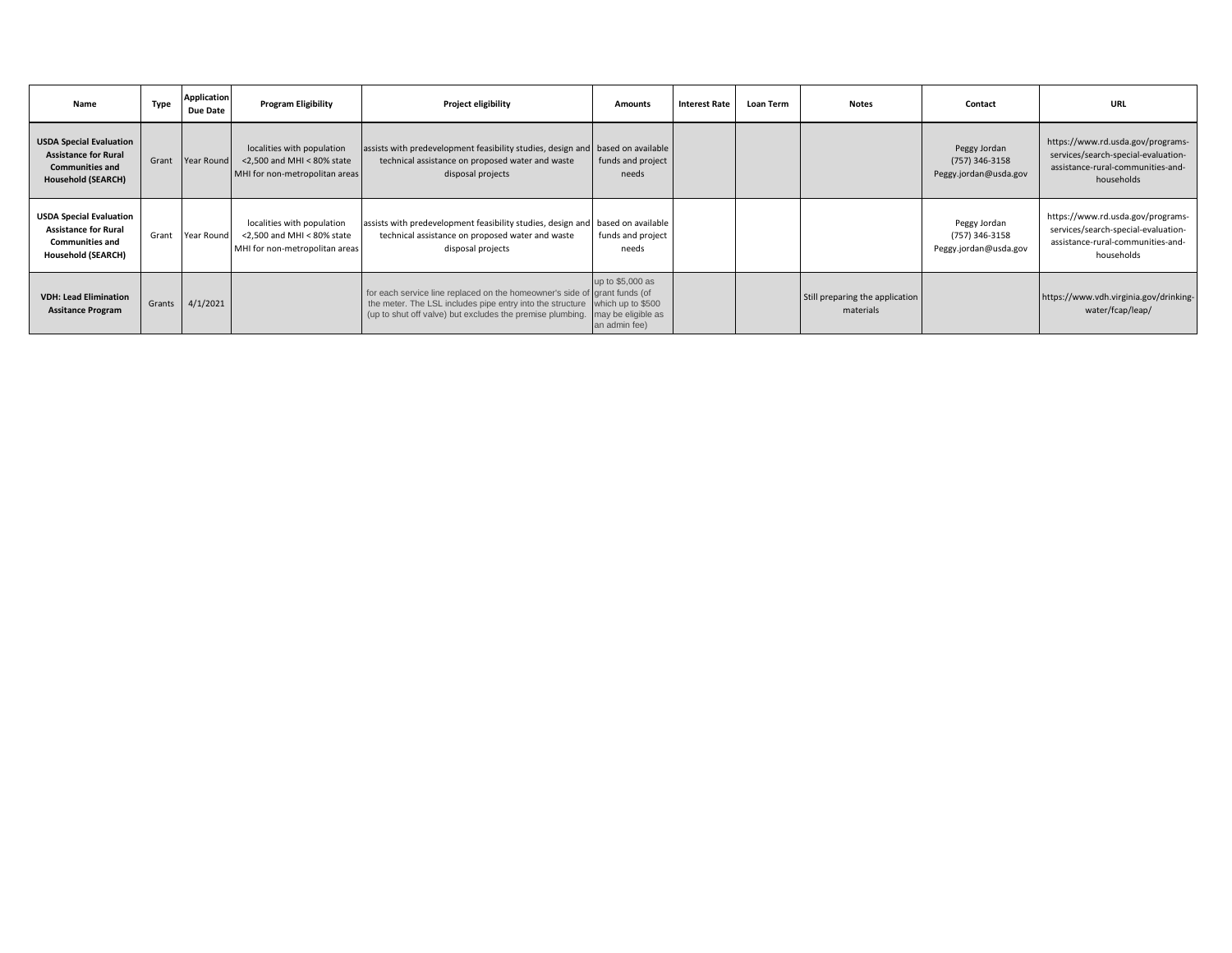| Name                                                                        | Type  | <b>Application</b><br><b>Due Date</b>          | <b>Program Eligibility</b>                                                                                                                                                                                                         | Project eligibility                                                                                                                                                                                                                                                                                                                                                                                                    | Amounts                                              | <b>Interest Rate</b>                                              | Loan Term                                                       | <b>Notes</b>                                                                                                                                                        | Contact                                                 | <b>URL</b>                                                                                                                                |
|-----------------------------------------------------------------------------|-------|------------------------------------------------|------------------------------------------------------------------------------------------------------------------------------------------------------------------------------------------------------------------------------------|------------------------------------------------------------------------------------------------------------------------------------------------------------------------------------------------------------------------------------------------------------------------------------------------------------------------------------------------------------------------------------------------------------------------|------------------------------------------------------|-------------------------------------------------------------------|-----------------------------------------------------------------|---------------------------------------------------------------------------------------------------------------------------------------------------------------------|---------------------------------------------------------|-------------------------------------------------------------------------------------------------------------------------------------------|
| <b>Beazley Foundation Inc</b>                                               | Grant | January 1;<br>March 1;<br>June 1;<br>October 1 | Grant applicants must be a non-<br>profit organization that has a<br>discussion<br>with the President of the<br>Foundation or his/her designee<br>prior to submission.;<br>Preference given to cities of<br>southern Hampton Roads | ranging from recreation centers for both adults and<br>children, to housing projects, endowed college<br>scholarships and human needs                                                                                                                                                                                                                                                                                  | varies based on<br>project                           | <b>NA</b>                                                         | <b>NA</b>                                                       | <b>NA</b>                                                                                                                                                           |                                                         | http://www.beazleyfoundation.org/ind<br>ex.html                                                                                           |
| <b>EPA Water Infrastructure</b><br><b>Finance Initiative Act</b><br>(WIFIA) | Loan  | Summer                                         | local governments, public<br>service authorities, agricultural<br>producers, partnerships, and<br>coorporations                                                                                                                    | - Projects that are eligible for the Clean Water SRF,<br>notwithstanding the public ownership clause<br>- Projects that are eligible for the Drinking Water SRF                                                                                                                                                                                                                                                        | minimum \$20<br>million project size                 | equal to or<br>greater than<br>the US<br><b>Treasurey Rate</b>    | up to 35 years<br>with 5 years of<br>deferred<br>payment        | can fund up to 49% of<br>roject, recommend that you<br>co-finance with clean water<br>state revolving fund                                                          |                                                         | https://www.epa.gov/wifia                                                                                                                 |
| <b>HUD Community</b><br><b>Development Block Grant</b>                      | Grant |                                                | Chesapeake, Hampton, Newport<br>News, Norfolk, Portsmouth,<br>Suffolk, Virginia Beach                                                                                                                                              | Each activity must meet one of the following national<br>objectives for the program: benefit low- and moderate-<br>income persons, prevention or elimination of slums or<br>blight, or address community development needs<br>having a particular urgency because existing<br>conditions pose a serious and immediate threat to<br>the health or welfare of the community for which<br>other funding is not available. |                                                      |                                                                   |                                                                 | 70% of the funding must be<br>ussed for activities that<br>benefit low and moderate<br>income persons                                                               | Dependent on Locality                                   | https://www.hudexchange.info/progra<br>ms/cdbg-entitlement/cdbg-<br>entitlement-program-eligibility-<br>requirements/                     |
| <b>VDH Water Supply</b><br><b>Assistance Grant</b>                          | Grant | 4/1/2020                                       | CWS owners and political<br>subdivisions                                                                                                                                                                                           | Drinking water projects; this year focuses on lead service<br>line replacement                                                                                                                                                                                                                                                                                                                                         | depends on project<br>(max 50,000 -<br>200,000)      |                                                                   |                                                                 | part of drinking water state<br>revolving fund program                                                                                                              |                                                         | http://www.vdh.virginia.gov/drinking-<br>water/financial-construction-assistance-<br>programs/drinking-water-funding-<br>program-details/ |
| <b>VDH: Drinking Water State</b><br><b>Revolving Fund Program</b>           | Loan  | 4/1/2020                                       | <b>Government Borrowers</b>                                                                                                                                                                                                        | Drinking water projects that focus on correcting health<br>and compliance issues                                                                                                                                                                                                                                                                                                                                       | upwards of \$10<br>million                           | 1% less than<br>market rate                                       | up to 20 years<br>(up to 30 for<br>disadvantaged<br>waterworks) |                                                                                                                                                                     |                                                         | http://www.vdh.virginia.gov/drinking-<br>water/financial-construction-assistance<br>programs/drinking-water-funding-<br>program-details/  |
| <b>Virginia Pooled Financing</b><br>Program                                 | Loan  | 2/7/2020                                       | <b>Government Borrowers</b>                                                                                                                                                                                                        | Drinking water, waste water, solid waste, and more (see<br>site for full list)                                                                                                                                                                                                                                                                                                                                         | minimum<br>recommended:<br>\$750,000                 | market based                                                      | up to 30 years                                                  | Use VRA credit for interest                                                                                                                                         |                                                         | https://www.virginiaresources.gov/pag<br>e/virginia-pooled-financing-program/                                                             |
| <b>USDA Water and Waste</b><br><b>Disposal Direct Loan</b>                  | Loan  | Year Round                                     | assists applicants (<10,000<br>people) who are not otherwise<br>able to obtain commercial<br>credit on reasonable terms                                                                                                            | provides funding for clean and reliable drinking water<br>systems, sanitary sewage disposal, sanitary solid waste<br>disposal, and storm water drainage to households and<br>businesses in eligible rural areas                                                                                                                                                                                                        | based on needs of<br>project                         | fixed interest<br>rate based on<br>need for<br>project and<br>MHI | up to 40 years                                                  | Eligible for drinking water,<br>wastewater, solid waste, and<br>storm water                                                                                         | Peggy Jordan<br>(757) 346-3158<br>Peggy.jordan@usda.gov | https://www.rd.usda.gov/programs-<br>services/water-waste-disposal-loan-<br>grant-program                                                 |
| <b>USDA Water and Waste</b><br><b>Disposal Grants</b>                       | Grant | Year Round                                     | assists applicants (<10,000<br>people) who are not otherwise<br>able to obtain commercial<br>credit on reasonable terms                                                                                                            | offered in assistaance to loan to help reduce user costs to<br>a reasonable level                                                                                                                                                                                                                                                                                                                                      | up to 20% of loan<br>amount                          |                                                                   |                                                                 | Eligible for drinking water,<br>wastewater, solid waste, and<br>storm water                                                                                         | Peggy Jordan<br>(757) 346-3158<br>Peggy.jordan@usda.gov | https://www.rd.usda.gov/programs-<br>services/water-waste-disposal-loan-<br>grant-program                                                 |
| <b>USDA Water and Waste</b><br><b>Disposal Predevelopment</b><br>Grants     | Grant | Year Round                                     | Eligibility: population <10,000;<br>and have a MHI < 80% state<br>MHI for non-metropolitan areas                                                                                                                                   | assists low income communities with initial planning and<br>development of applications for Water and Waste<br>Disposal Direct Loan                                                                                                                                                                                                                                                                                    | Max \$30,000 or<br>75% of<br>predevelopment<br>Costs |                                                                   |                                                                 | At least 25% of project costs<br>must come from applicant or<br>third party sources; Eligible<br>for drinking water,<br>wastewater, solid waste, and<br>storm water | Peggy Jordan<br>(757) 346-3158<br>Peggy.jordan@usda.gov | https://www.rd.usda.gov/programs-<br>services/water-waste-disposal-<br>predevelopment-planning-grants                                     |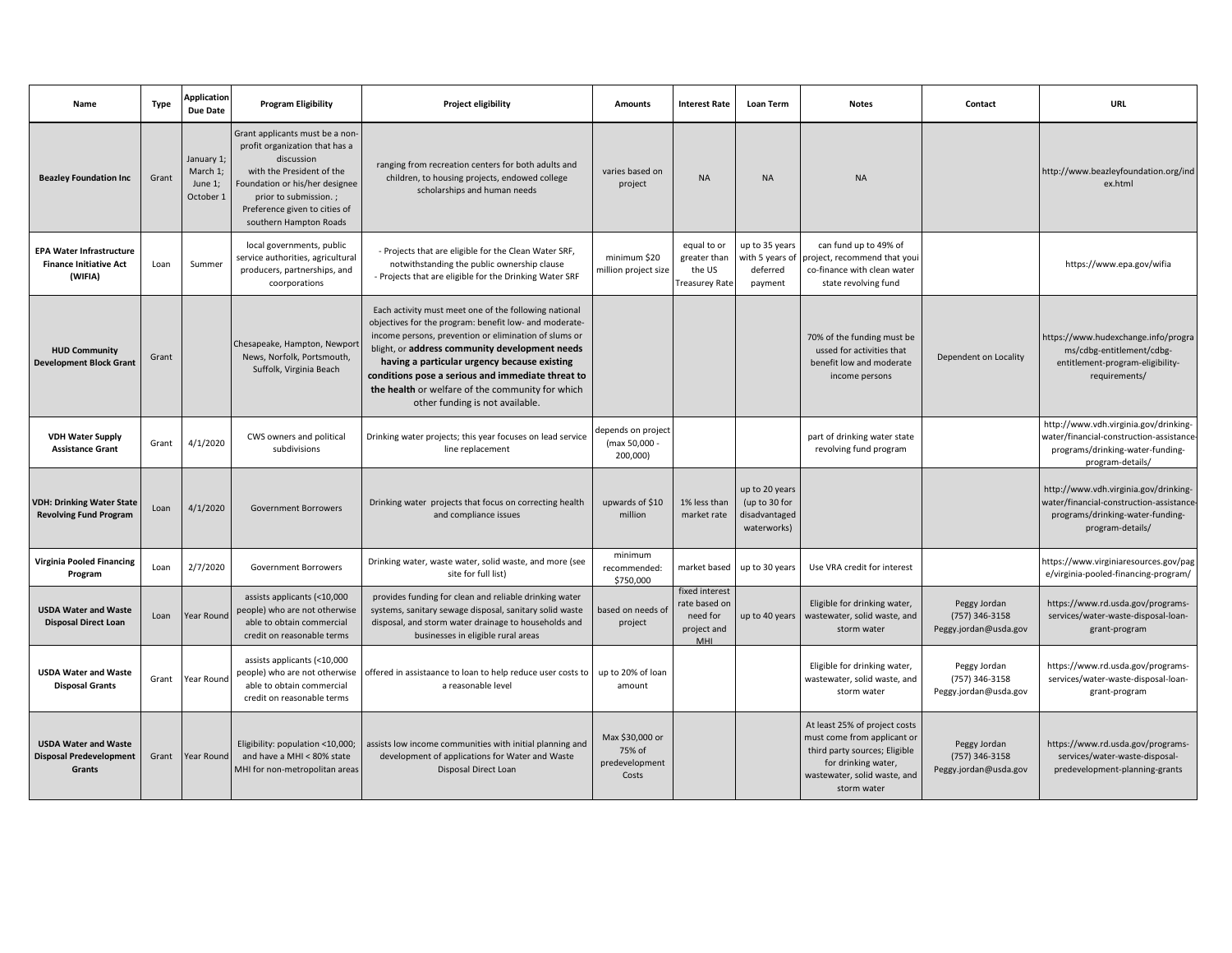| Name                                                                                                                 | Type   | <b>Application</b><br>Due Date | <b>Program Eligibility</b>                                                                      | Project eligibility                                                                                                                                                                                                                      | <b>Amounts</b>                    | <b>Interest Rate</b> | <b>Loan Term</b> | <b>Notes</b>                                 | Contact                                                 | URL                                                                                                                         |
|----------------------------------------------------------------------------------------------------------------------|--------|--------------------------------|-------------------------------------------------------------------------------------------------|------------------------------------------------------------------------------------------------------------------------------------------------------------------------------------------------------------------------------------------|-----------------------------------|----------------------|------------------|----------------------------------------------|---------------------------------------------------------|-----------------------------------------------------------------------------------------------------------------------------|
| <b>USDA Special Evaluation</b><br><b>Assistance for Rural</b><br><b>Communities and</b><br><b>Household (SEARCH)</b> | Grant  | Year Round                     | localities with population<br>$<$ 2.500 and MHI $<$ 80% state<br>MHI for non-metropolitan areas | assists with predevelopment feasibility studies, design and based on available<br>technical assistance on proposed water and waste<br>disposal projects                                                                                  | funds and project<br>needs        |                      |                  |                                              | Peggy Jordan<br>(757) 346-3158<br>Peggy.jordan@usda.gov | https://www.rd.usda.gov/programs-<br>services/search-special-evaluation-<br>assistance-rural-communities-and-<br>households |
| <b>VDH: Lead Elimination</b><br><b>Assitance Program</b>                                                             | Grants | 4/1/2021                       |                                                                                                 | for each service line replaced on the homeowner's side of grant funds (of<br>the meter. The LSL includes pipe entry into the structure which up to \$500<br>(up to shut off valve) but excludes the premise plumbing. may be eligible as | up to \$5,000 as<br>an admin fee) |                      |                  | Still preparing the application<br>materials |                                                         | https://www.vdh.virginia.gov/drinking-<br>water/fcap/leap/                                                                  |